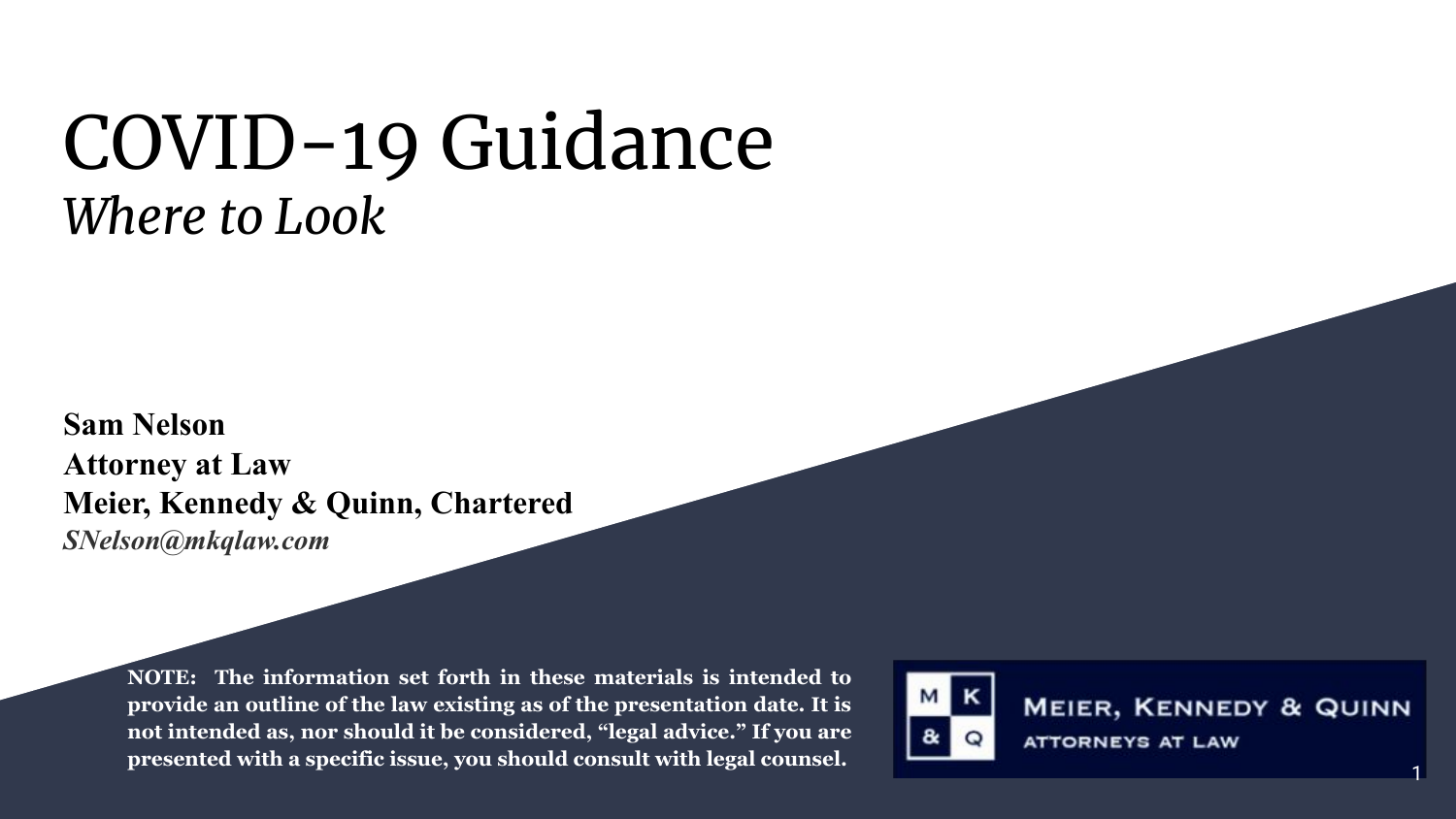

## Government Guidance - Federal

- Complicated, interconnected web of guidance/requirements from various agencies
- Primary sources to be aware of:
	- CDC
		- <https://www.cdc.gov/coronavirus/2019-ncov/community/index.html>
		- Guidance for distancing, masks, disinfecting, etc.
		- Not updated since August, 2021 (currently in the process of updating)
	- OSHA
		- <https://www.osha.gov/coronavirus>
		- Safe workplace guidance; updates on Vaccination & Testing Reqmts.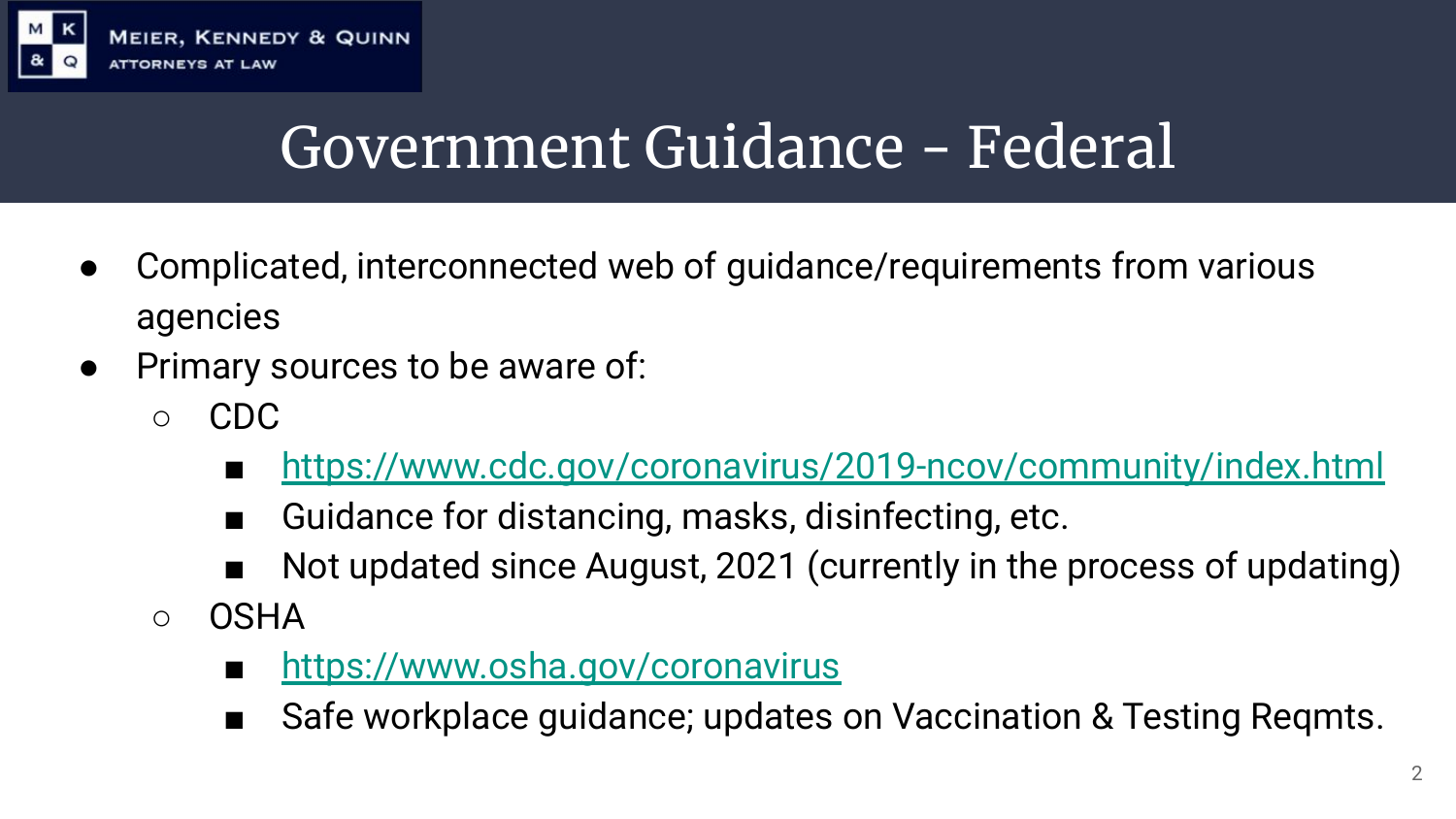

## Government Guidance - Federal

- CDC Covid-19 by County Tracker
	- [https://www.cdc.gov/coronavirus/2019-ncov/your-health/covid-by](https://www.cdc.gov/coronavirus/2019-ncov/your-health/covid-by-county.html)[county.html](https://www.cdc.gov/coronavirus/2019-ncov/your-health/covid-by-county.html)
		- Provides county-specific information and recommendations based on community level
		- Important for following most recent CDC guidance on community-based response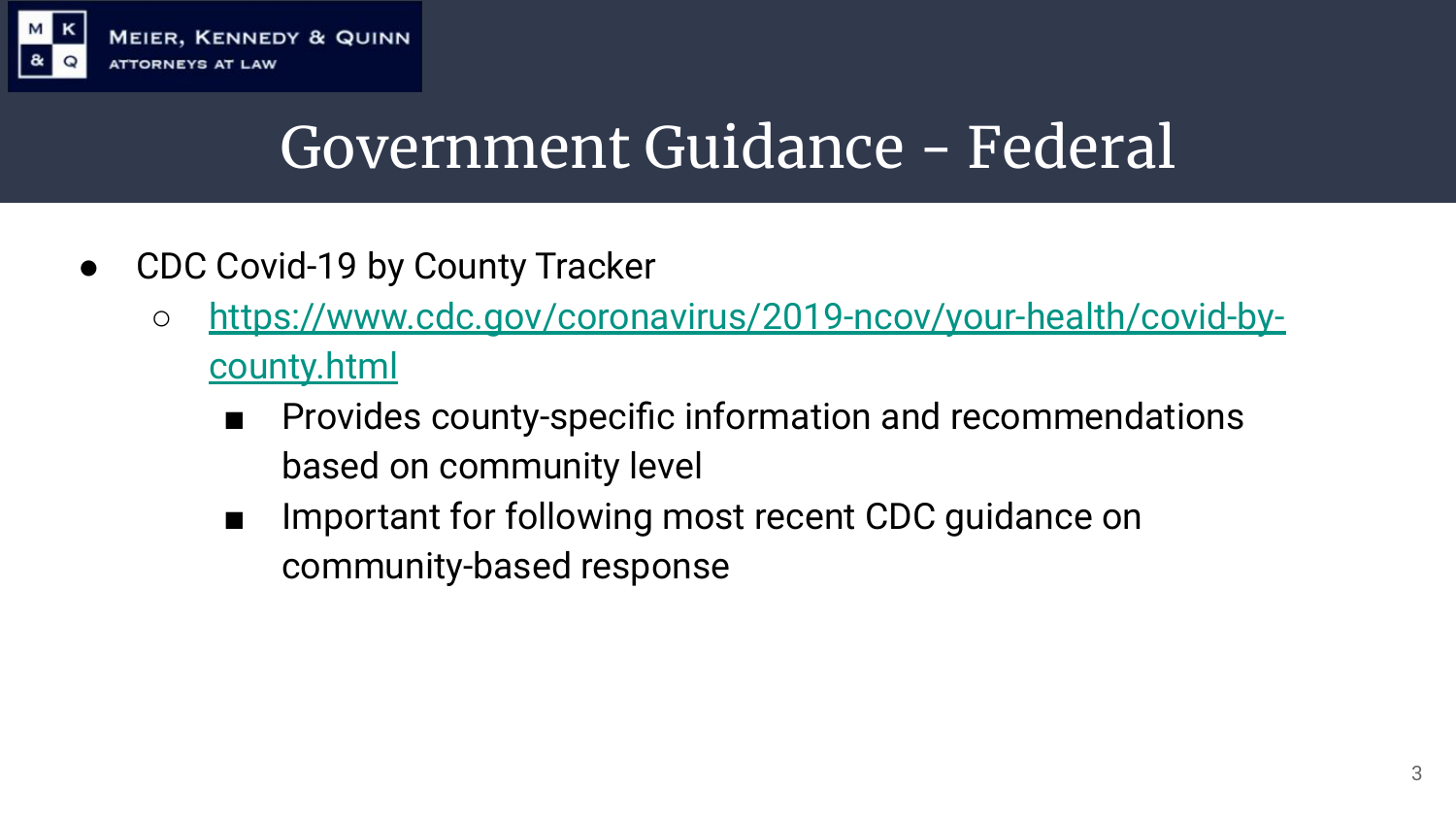

## Government Guidance - Federal

|                                                      | Find community levels and prevention steps by county. |         |
|------------------------------------------------------|-------------------------------------------------------|---------|
| Select a Location (all fields required)              |                                                       |         |
| Minnesota                                            | Dakota County<br>$\checkmark$                         | Go<br>v |
| < Start Over                                         |                                                       |         |
| Low                                                  |                                                       |         |
|                                                      |                                                       |         |
| In Dakota County, Minnesota, community level is Low. |                                                       |         |
|                                                      |                                                       |         |
| • Stay up to date with COVID-19 vaccines             |                                                       |         |

People may choose to mask at any time. People with symptoms, a positive test, or exposure to someone with COVID-19 should wear a mask.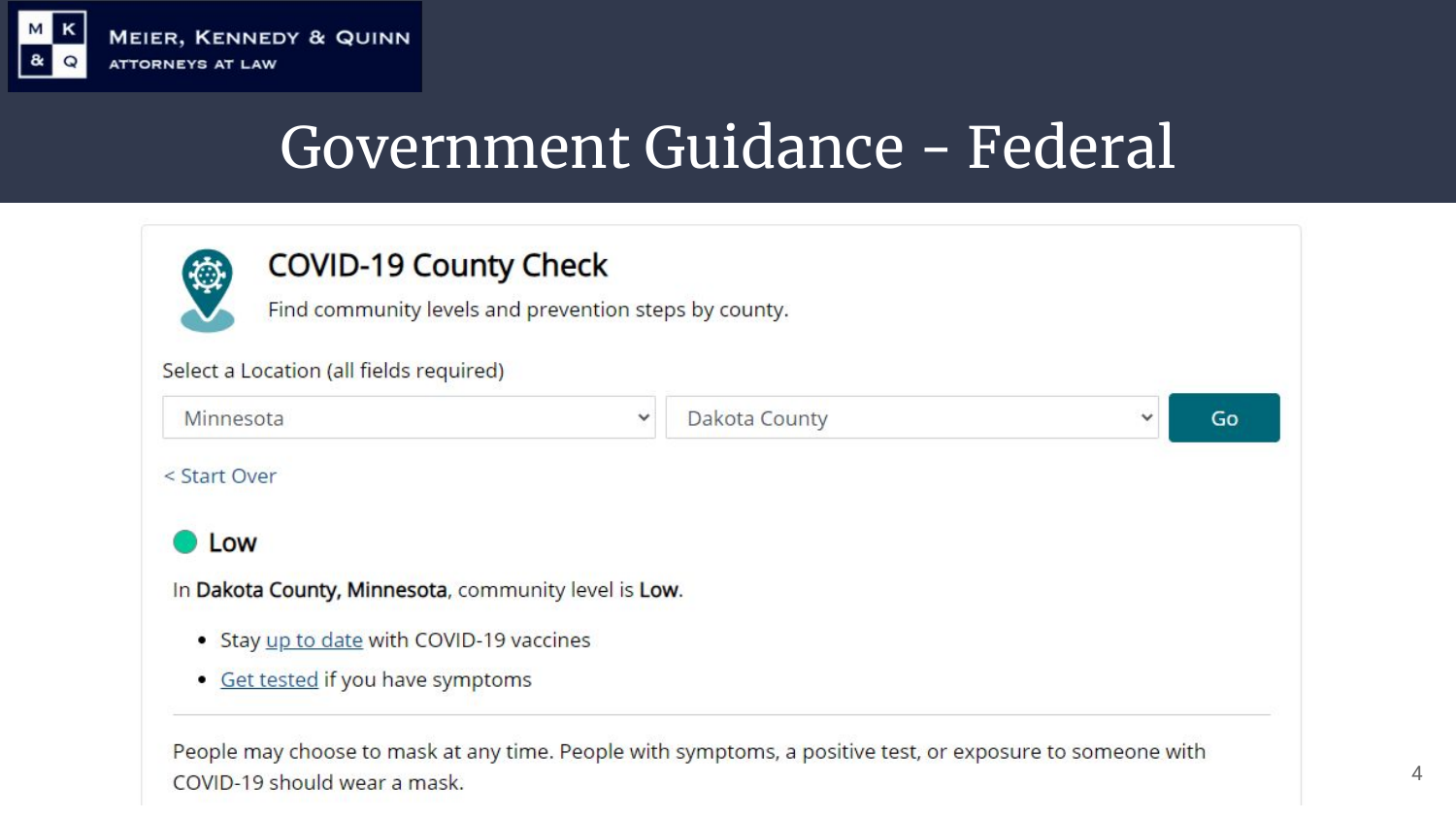

#### Government Guidance - State

- *●* Minnesota Department of Health:
	- <https://www.health.state.mn.us/diseases/coronavirus/index.html>
		- General testing, quarantine, and vaccine information
- Minnesota Department of Education
	- <https://education.mn.gov/MDE/dse/health/covid19/>
		- Provides resources and best practices for schools
		- Notes that there are "limited" federal and state requirements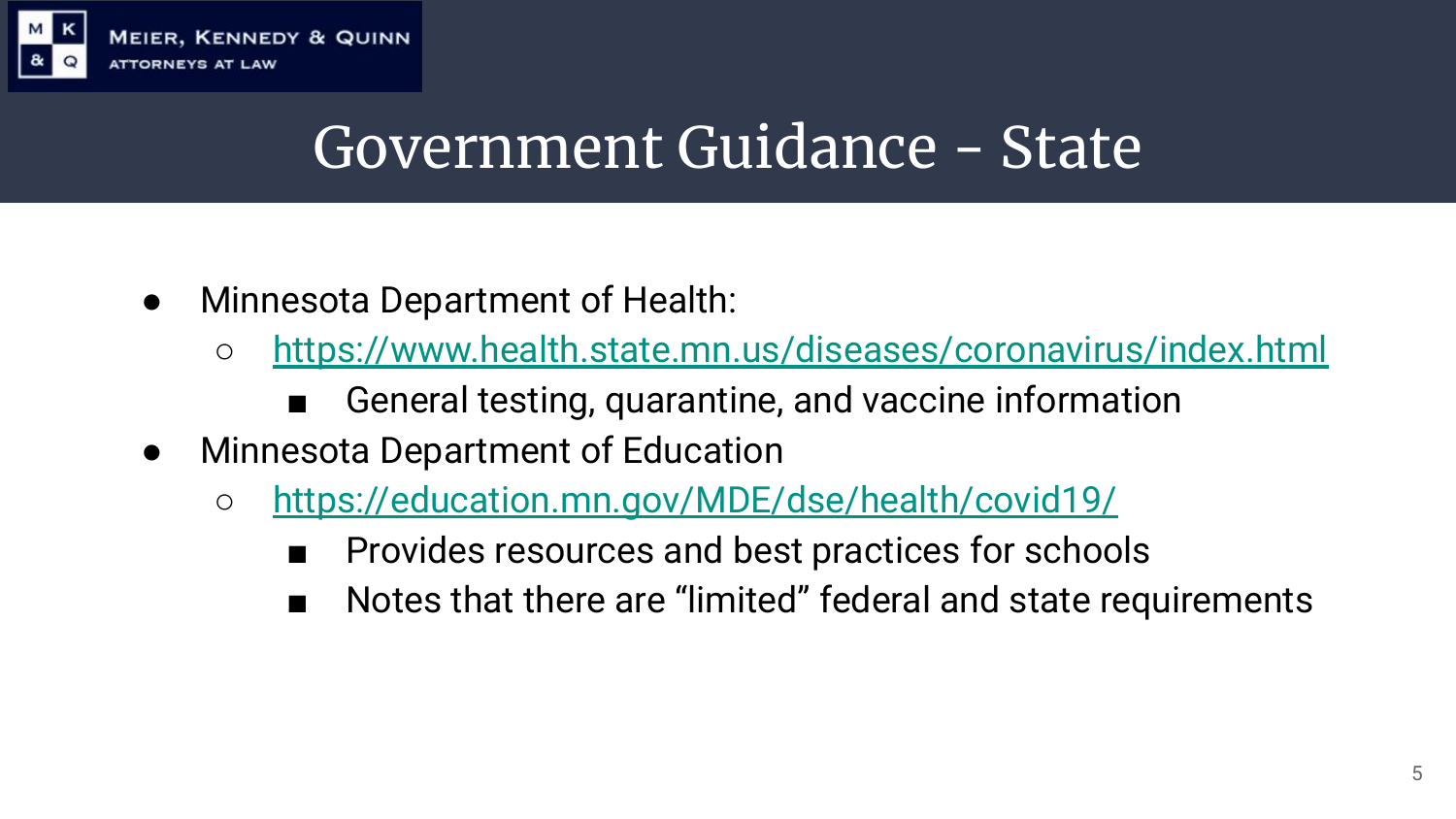

## Church Guidance

- Archdiocesan Website:
	- <https://www.archspm.org/covid19/>
- Resources for Parishes and Schools:
	- [https://www.archspm.org/covid19/covid-19-resources-for-parishes-and](https://www.archspm.org/covid19/covid-19-resources-for-parishes-and-schools-2/)[schools-2/](https://www.archspm.org/covid19/covid-19-resources-for-parishes-and-schools-2/)
	- Contains reporting flowchart, Catholic Mutual incident reports, communications templates, financial resources, fish fry guidance, memoranda re: liturgy guidance, etc.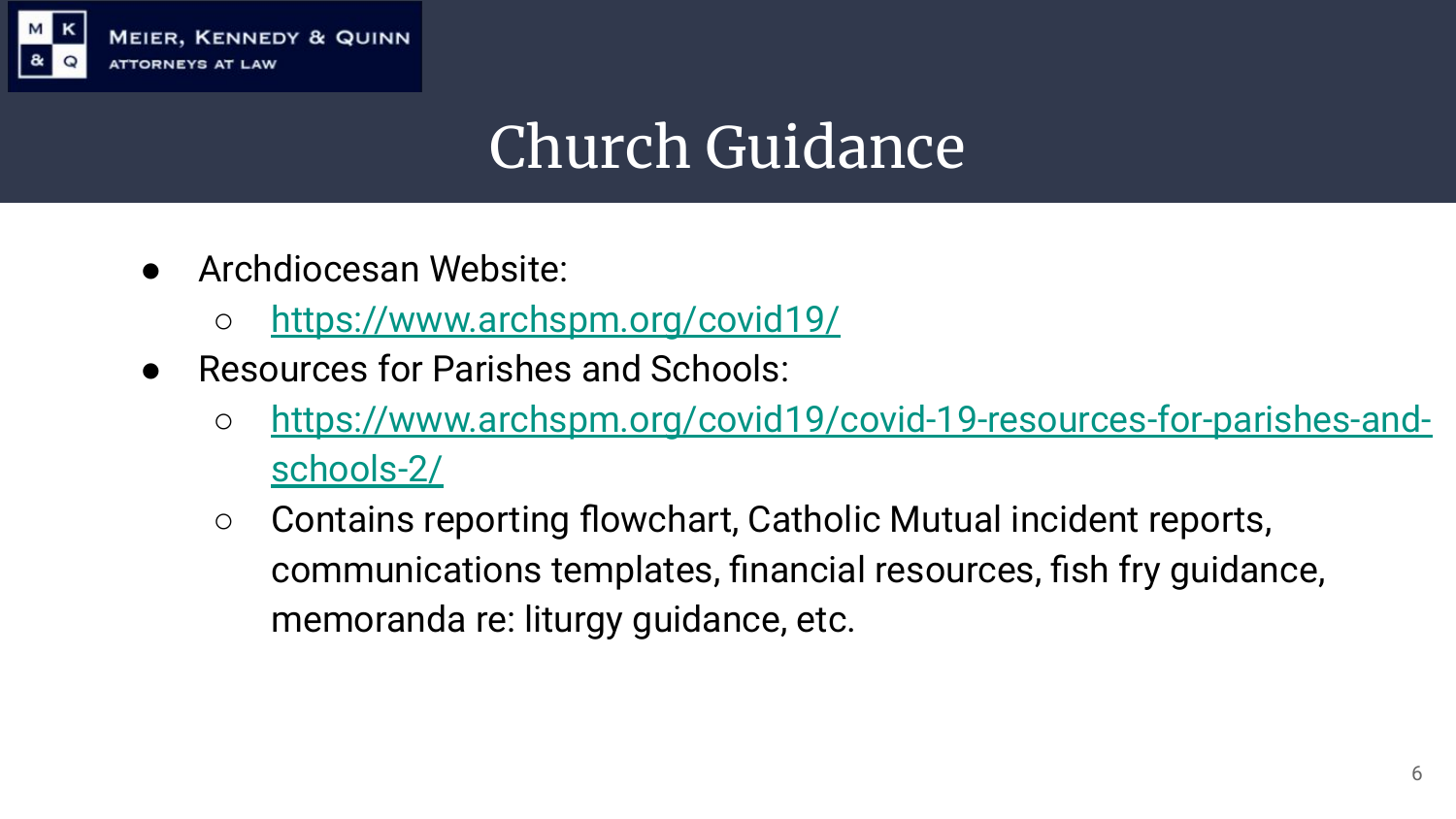

**MEIER, KENNEDY & QUINN ATTORNEYS AT LAW** 

## Legal Guidance